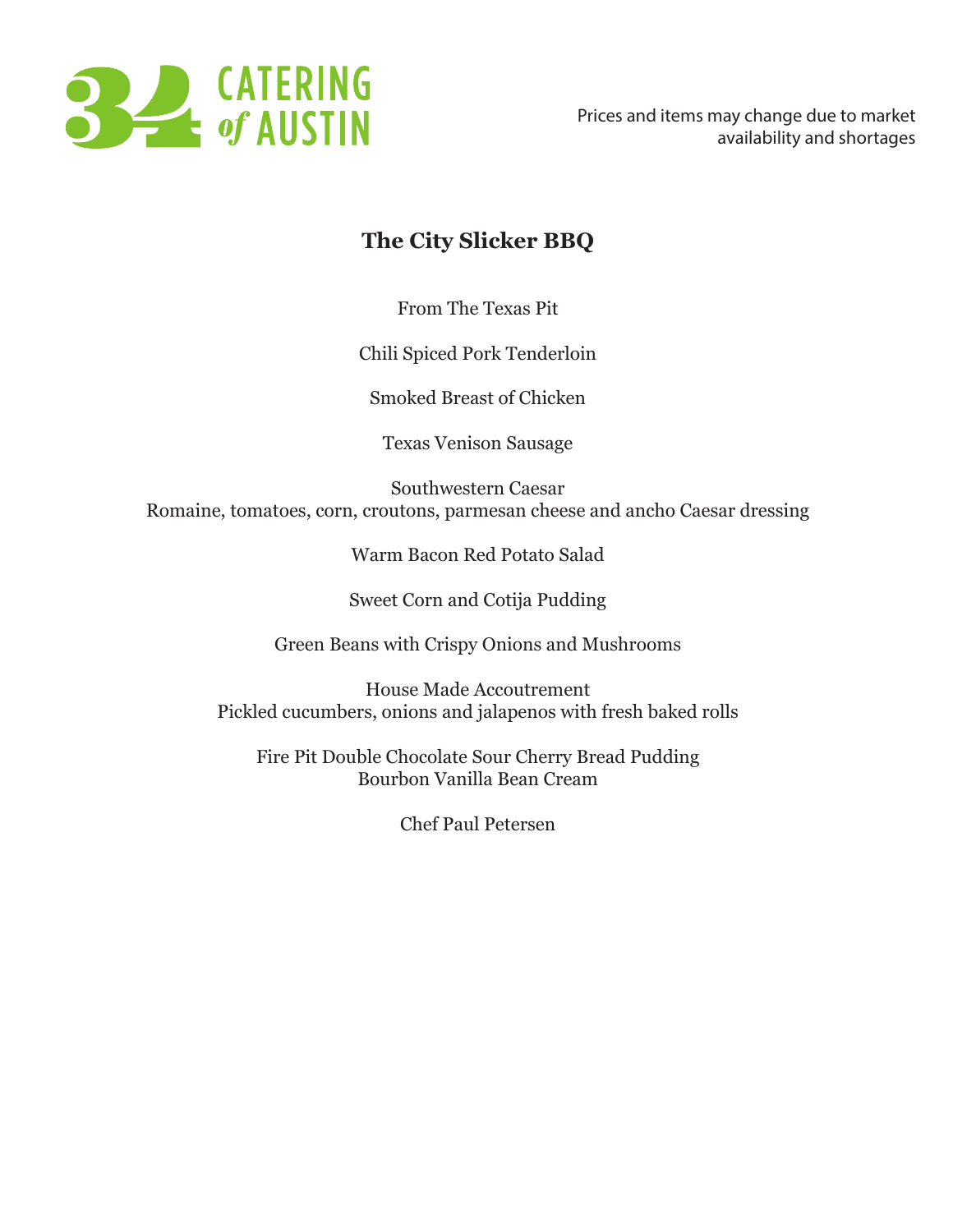### **Cocktail Appetizer Menu Per Piece Minimum of 24 pieces per order**

Large Gulf Shrimp Cocktail - 3 With Red Cocktail Sauce and Avocado Remoulade

Silver Dollar Size- Lump Crab Cake with Remoulade Sauce -5

Mini Cocktail Red Potato, Boursin Cheese, Smoked Salmon, Crispy Caper, Chive -4

Ahi Tuna Poke with Wasabi Aoili, Red Pepper Garnish, Sesame Soy Glaze -4

Warm Crab Dip with Corn Tostadas \$55 per pint \*

Grilled Cheese 4 Cheese Toast with Tomato Jam  $-$  \$7/4 pieces

Artichoke Gratin with Housemade Potato Chips 28 / Pint

Fonitina Polenta Cake, Arugula Pecan Pesto, Sundried Tomato Garnish - 3

Chevre-Basil Pesto- Sundried Tomato Risotto Cake, Blistering Grape Tomato, Balsamic Glaze -3

Flat Bread, White Cheddar, Brussels Sprouts, Red Bells, Garlic, Arugula, Olive Oil, Parmesan -15/ 8pc

Cheese Board with Machengo, Blue, Vintage White Cheddar, Boursin Cheese, Quince Honey Comb, Winter Fruit Chutney, Flat Bread, Herb Crostinis -95 sm/ 155 lg

Corn, Red Pepper and Manchengo Croquette with Remoulade Sauce 3 per

**\***

Shaved Smoked Pork Loin, Roasted Garlic Aioli, Tomato Jam, Scallion on Brioche Rolls-4

Braised Red Wine Beef, Caramelized Onions, Horseradish Sauce, Parmesan Roll-5

Pulled BBQ Chicken, Pickled Jalapenos, Napa Cabbage Slaw -3.5

Corn Tostada with Shaved Pork or Braised Beef or Chicken with Avocado -3

Whole Pork Tenderloin with Winter Fruit Chutney, Biscuits  $-75/12$  serv

Whole Beef Tenderloin with Blue Cheese Rolls, Horseradish & Mustard Leek Sauce -225 / 15 serv

Bacon Wrapped Chicken Bites with Apricot Chuteny Glaze- 3 Bacon Wrapped Split Quail with Apricot Chutney Glaze -11/ 2 pc

Bacon Wrapped Chicken Kabobs with Apricot Chutney Glaze-3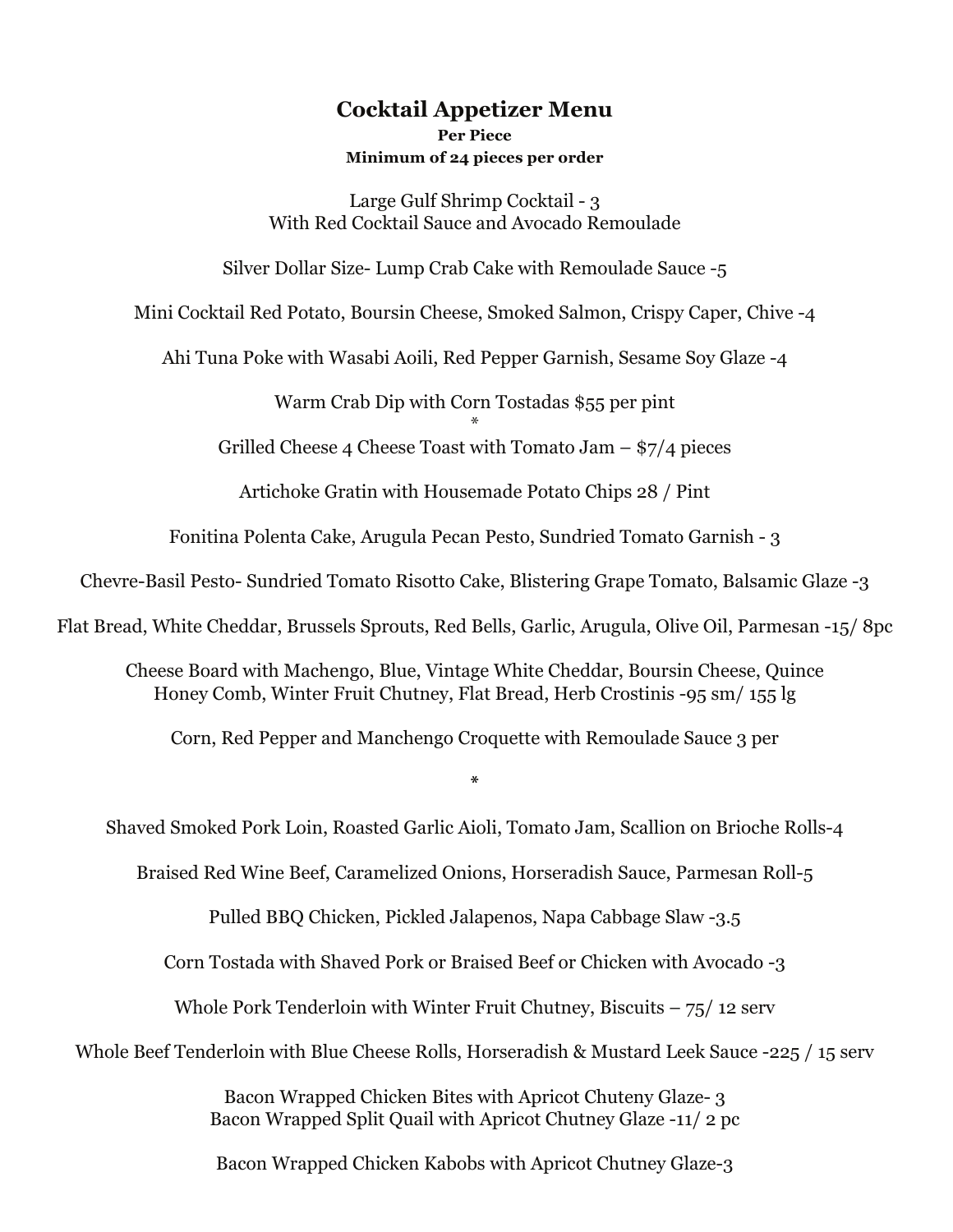### **Scratch Made Desserts**

25 per dozen

Blood Orange Meringue Tartlet

Flourless Chocolate Bite with Peppermint Icing

Almond Snowflake Cookie

Bourbon Walnut Mini Pies

Lemon Meringue Tarts

Pecan Pralines

White Chocolate Dipped Peanut Butter Cookies

Holiday Cookie-3 per